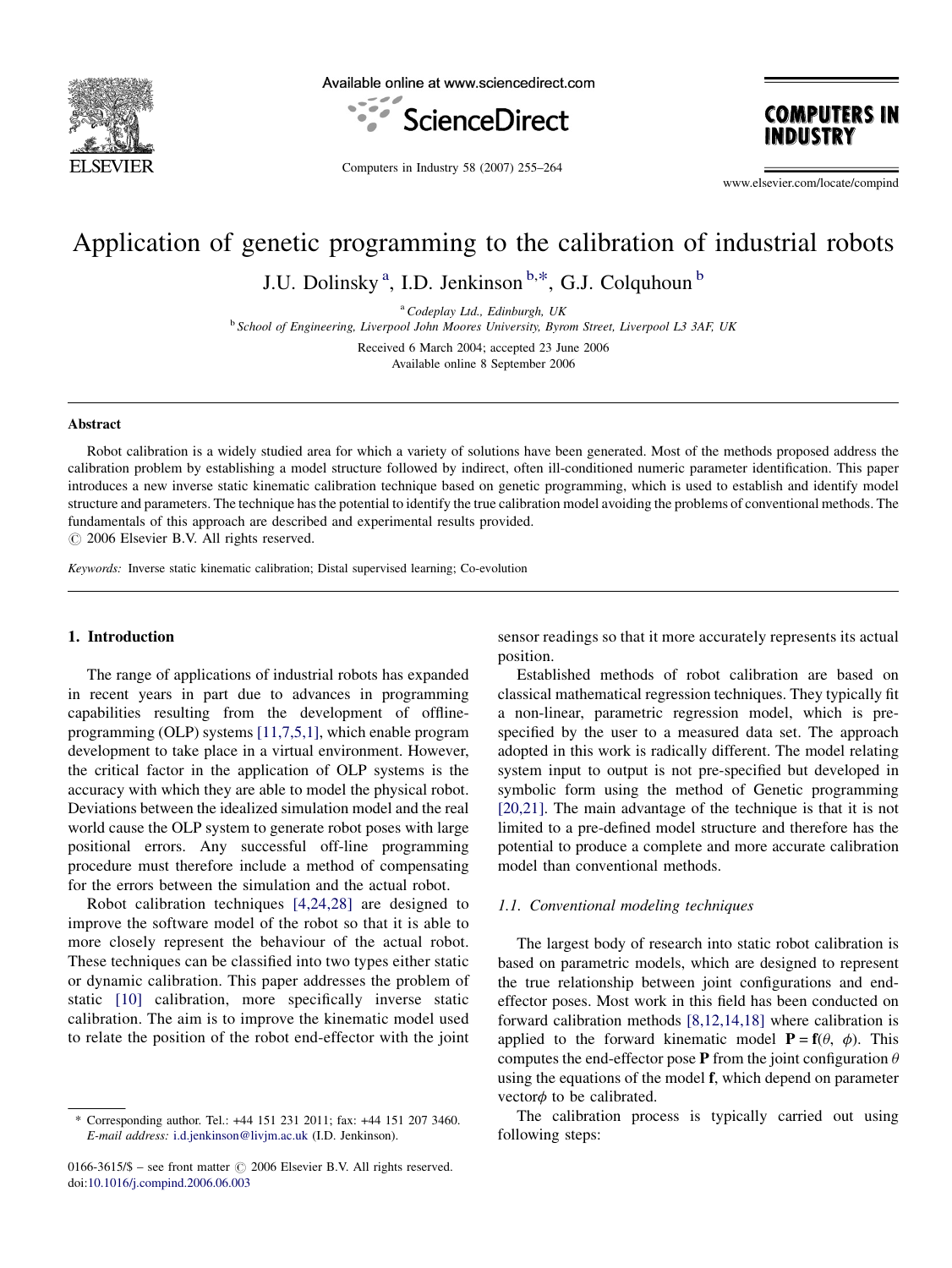- 1. A suitable model is developed usually based on prior engineering knowledge, which provides a model structure and nominal parameter values.
- 2. A set of end-effector locations is created and their actual position measured.
- 3. The model parameters are identified based on the measurements using a numerical method based on a least squares fit.
- 4. The identified model is implemented.

The important issues in the development of accurate parametric based robot calibration models are those of completeness and proportionality [\[10\]](#page--1-0) of the kinematic model, and the inclusion of non-geometric effects. A kinematic model is defined as proportional if small changes in the physical geometry can be represented by correspondingly small changes of related model parameters. In order for a model to be complete it must be able to sufficiently describe all spatial geometries of successive joints in the kinematic chain. Models based for example on the Denavit and Hartenberg transformations lack completeness and proportionality, which leads to instability when attempting parameter identification using nonlinear optimisation methods. If the model contains insufficient parameters to accurately describe the manipulator's geometry, the parameters then account for both modelled and unmodelled effects. Hence, there is no proper relationship between physical and model parameters. An identification algorithm might be able to find optimal parameter values, but these values are optimised for the particular incomplete model and will not reflect the physical properties of the robot.

Variations in the geometric parameters such as link length, joint orientation, encoder offsets, usually make the largest contribution to positional error and are assumed to be timeinvariant which is convenient for setting up a compensation scheme to improve positional accuracy. Non-geometric effects [\[30\]](#page--1-0) such as joint eccentricity and compliance, static deflection, and thermal effects make smaller but significant contributions to error. However, their effect is difficult to model parametrically and often depends on the manipulator pose and payload.

#### 1.2. Alternative modeling techniques

The difficulty in attempting to model both geometric and non-geometric errors has led to a variety of alternative techniques in which the positional error is approximated using a non-parametric model. Functional approximation theory provides a variety of approximation models and methods are based on uni- and multivariate polynomials [\[29\]](#page--1-0), splines, Bezier curves, wavelets, Fourier series, artificial neural networks [\[16,31\]](#page--1-0). An approximation model is chosen according to the characteristics of the data to be approximated in a certain interval and finally fitted or trained to this data. However, since these approximation models are non-parametric there is no relationship between model parameters and physical properties of the data to be approximated. Hence, they are only valid within the interval in which they have been trained and are weak or incapable of extrapolating or generalizing beyond these interval boundaries. However, for most practical applications they are adequate.

### 2. Robot error model identification using genetic programming

Genetic programming involves the evolutionary synthesis of computer programs from primitive entities. The results are evolved symbolic computer programs capable of solving a problem. The main principles of genetic programming and its terminology (based on the LISP programming language) were developed by Koza [\[20\].](#page--1-0) The technique has been used for a range of applications, which include structured process modeling [\[26\],](#page--1-0) parameter identification in non-linear systems [\[23\]](#page--1-0), machine learning [\[25\]](#page--1-0) and artificial intelligence [\[13,20,21\]](#page--1-0), but its application in the field of robot calibration is believed by the authors to be entirely new.

#### 2.1. The structures undergoing adaptation

Genetic algorithms are designed to modify or adapt solutions encoded usually as string-like and often fixed-length structures. Those strings may correspond, for example, to numerical values of a particular variable or a set of variables. In genetic programming the individual structures, which undergo adaptation, are hierarchically structured computer programs. Thus, since it is possible to write a computer program to solve any problem, the programs evolved have the capacity to span an infinitely large search space. The evolved programs, termed sexpressions by Koza, represent rooted labeled trees made up of terminal and non-terminal nodes. The terminal and non-terminal sets are defined by the problem and are the only resources a genetic programming algorithm uses to compose programs. The terminal set typically contains constants, variables or other primitive problem domain dependent entities, e.g. functions or commands without arguments. With symbolic regression [\[19\]](#page--1-0), which is used in this paper, the terminal set may also contain an ephemeral random constant  $\Re$ , which returns a random number in a specified range every time the terminal is chosen. The nonterminal set may contain arithmetic; trigonometric, Boolean functions, conditional operators, and functions that depend onthe problem domain, e.g. motion statements in robotics.

It is important for both sets to have all the components necessary to induce a program that solves the problem. In addition, all nodes, in particular function nodes, are required to adhere to the closure property; so that the evaluation result of any node is always well defined and valid for any combination of arguments [\[20\]](#page--1-0). Since genetic programming is typically unconstrained in the way in which programs are constructed (except that, for example, a maximum tree depth is defined), possible invalid operations need to be prevented by redefining all operators that may return undefined results in certain situations. For example when using the division operator the protected division  $a\%b$  must be introduced to prevent invalid results arising from a possible division by zero. Similarly protected versions for square root  $SQRTp(x)$  and logarithm  $log<sub>n</sub>(x)$  may be required.